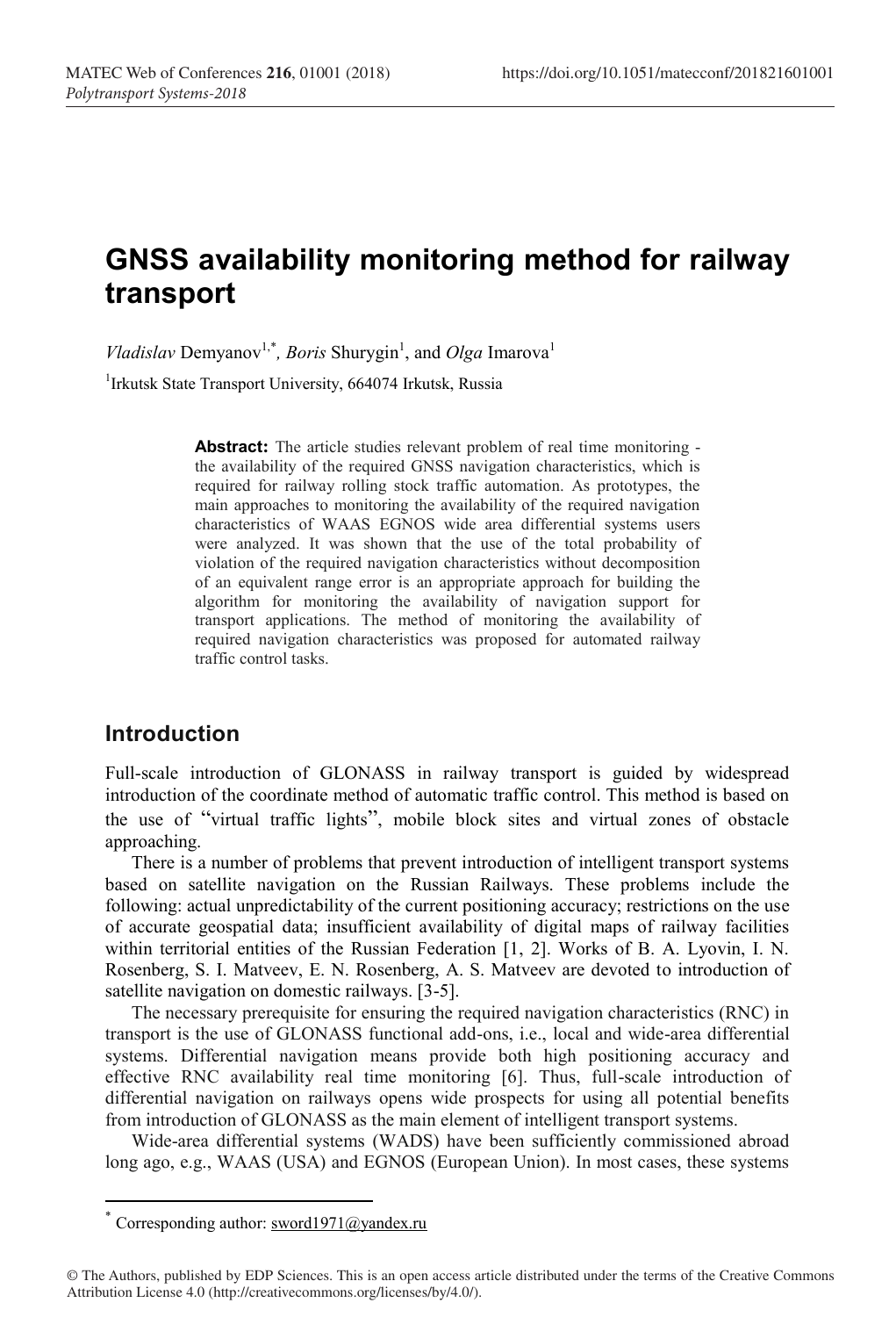ensure positioning accuracy with the residual error of 1-3 m with the RNC availability of not worse than 0.9999 with the user warning time of not more than 10 s [7]. Despite these high characteristics, insufficient reliability in the following conditions of irregular impacts remains the bottleneck of the WADS: geomagnetic disturbances of the ionosphere, electromagnetic interference, screening of signals of part of visible satellites by infrastructure facilities, etc. Unfortunately, the same can be stated about the domestic WADS GLONASS, known under abbreviation RSDKM [8].

The best solution for transport applications would be using local departmental differential systems. These are already widely used in radio engineering systems for aircraft guidance and landing [9]. But even here the issue of RNC monitoring with regard to irregular impacts has not been adequately elaborated. And so far the issue of full-scale use of differential navigation in railway transport for implementation of intelligent transport systems (ITS) has not been considered in practice yet.

In this paper, the issue of real time monitoring of RNC availability of GNSS users for transport applications is considered. Comparison of main advantages and disadvantages of the two main concepts of availability monitoring of the RNC used in WASS and EGNOS WADS is performed. The method of monitoring the availability of required navigation characteristics is proposed for automated railway traffic control tasks.

## **Concepts of RNC integrity monitoring used in WAAS and EGNOS systems**

The RNC integrity monitoring algorithms of WAAS [10] (SBAS+GPS) and EGNOS (SBAS+Galileo) [11] were designed for use in aircraft navigation and landing systems [12]. Unfortunately, the similarly detailed technological information on the existing availability monitoring algorithms for RNC of RSDKM users (SBAS + GLONASS), is not generally available, therefore, it is not considered herein.

The general part of the algorithm for assessing the current availability of the RNC in the aforementioned foreign WADSs is as follows. The main station calculates the integrity parameters of the system segments and differential corrections within certain limits of the confidence intervals for components of range-errors of satellites in the zone of visibility. Based on this, current RNC integrity is evaluated in the system user's equipment. The integrity data is provided in the form of calculated current protection levels (PLs) in the horizontal and vertical plane in the local coordinate system. The user's receiver compares the calculated protection levels with the confidence intervals set for the horizontal plane (HAL) and the vertical plane (VAL) for the selected flight phase. If one of the protection levels goes beyond the confidence interval, the sign of the system integrity violation is generated.

However, the final technological algorithms for assessing the current RNC integrity in these systems differ. The WAAS technological algorithm assumes the following: 1) serviceability of visible navigation satellites, if the satellite itself does not produce the sign of "health" violation; 2) decomposition of the full range-error into separate components of the equivalent range-error: ionospheric error, tropospheric error, multipath error, and ephemeris error. With that, locally-dependent range-errors (ionospheric, tropospheric and multipath errors) are further converted into an averaged functionally-dependent form suitable for use anywhere in the wide work area [13].

The technological algorithm of integrity control in the EGNOS system works differently. It assumes independent monitoring of "health" of each of the visible satellites. Besides, this algorithm uses the full probability of the RNC violation without decomposition of the full range-error by main sources [14].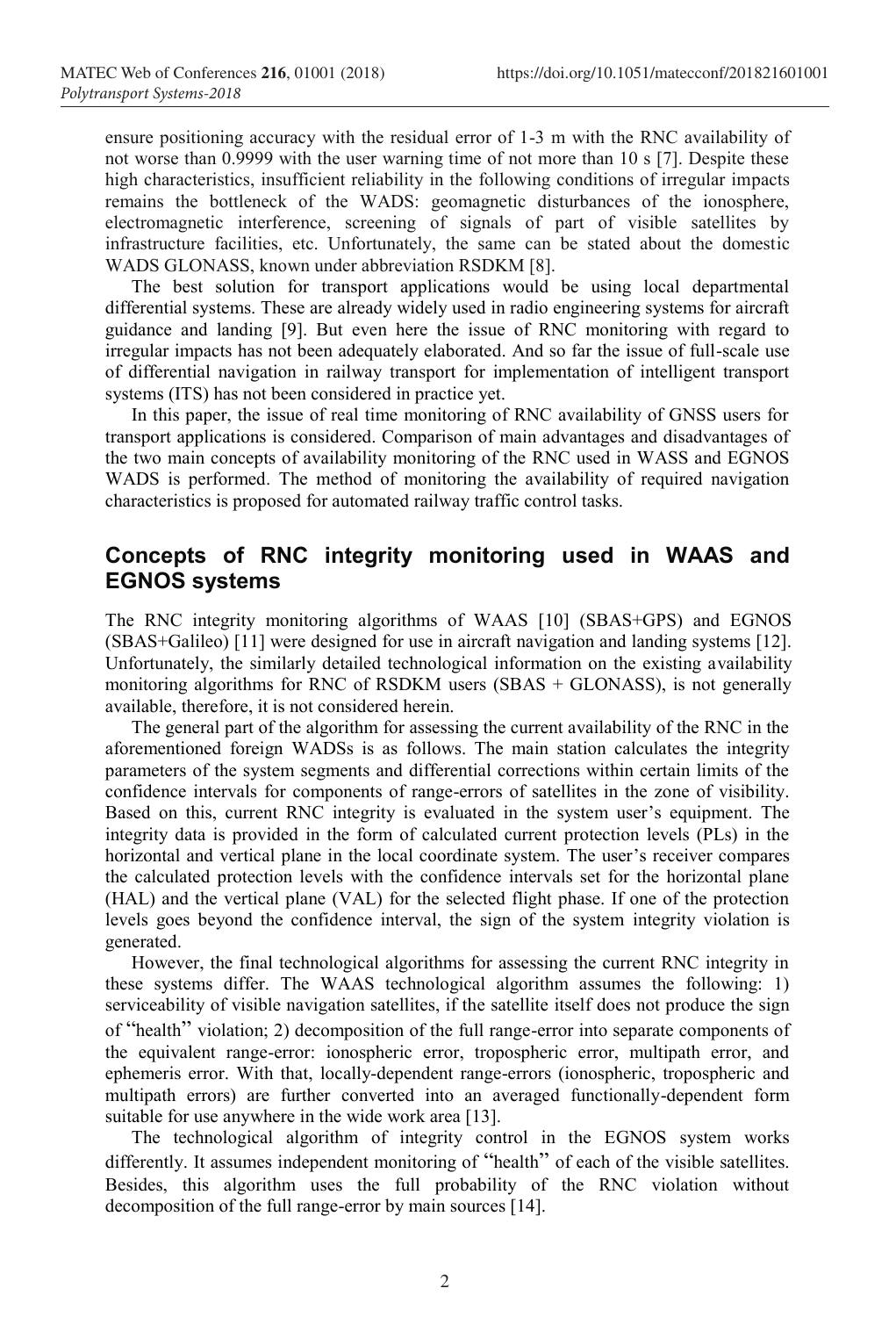The RNC availability assessment used in WAAS in terms of plane and height is as follows:

$$
HPL = K_H \cdot d_{major} \tag{1}
$$

$$
VPL = K_{V,PA} \cdot d_v \tag{2}
$$

where:

 $K_H$ ,  $K_V$  is the coefficient that indicates the margins of the confidence interval of the positioning error in terms of plane and height with the confidence probability of  $P = 1-10^{-7}$ ;

 $d_{major}$  is the length of projection of the main ellipse projection semi-axis of dissipation of the error in positioning of the system user onto the plane in the local coordinate system, equal to the following:

$$
d_{major} = \sqrt{\frac{d_{east}^2 + d_{north}^2}{2} + \sqrt{\left(\frac{d_{east}^2 + d_{north}^2}{2}\right)^2 + d_{EN}^2}}
$$
 (3)

$$
d_{EN} = \sqrt{d_{\text{east}}^2 + d_{\text{north}}^2} \tag{4}
$$

 $d_{\text{east}}$   $d_{\text{north}}$ ,  $d_{\text{V}}$  are the semi-axes of the dissipation ellipse of the positioning error in the direction to the east, north and in height in the local coordinate system, respectively.

The RNC integrity monitoring algorithm, which is used as part of software and algorithmic support in the EGNOS system, directly estimates the expected probability of dangerous misalignment of the  $P_{HMI}$  (probability of hazardous misleading information) about the actual and expected positioning error. With that, the system performs calculation of the current value of the  $P<sub>HMI</sub>$  probability and its comparison to the set permissible level. If the  $P<sub>HMI</sub>$  exceeds the permissible set limit, this means that the estimated object state vector is outside the established RNC margins with the specified probability. The user must be immediately notified of this.

The mathematical notation of the algorithm for estimating the RNC availability in terms of plane and height in the EGNOS system is as follows:

$$
P_{HMI}(VAL, HAL) = 1 - erf\left(\frac{VAL}{\sqrt{2} \cdot \sigma_{u, V, FF}}\right) + e^{\frac{HAL^{2}}{2 \xi_{FF}^{2}}} + \frac{1}{2} \sum_{j=1}^{N} P_{fail, sat_{j}} \cdot \left( \left( 1 - erf\left(\frac{VAL + \mu_{u, V}}{\sqrt{2} \cdot \sigma_{u, V, FM}}\right)\right) + \left( 1 - erf\left(\frac{VAL - \mu_{u, V}}{\sqrt{2} \cdot \sigma_{u, V, FM}}\right)\right) \right) + \sum_{j=1}^{N} \left( P_{fail, sat_{j}} \cdot \left( 1 - \frac{2 \cdot \mu_{u, V}}{\sqrt{2} \cdot \sigma_{u, V, FM}}\right) \right)
$$
\n
$$
\chi_{2, \delta_{u, H}}^{2} c df\left(\frac{HAL^{2}}{\xi_{FM}^{2}}\right) \right)
$$
\n(5)

Where:

 $\mu_{\mu\nu}$  is the permissible initial deviation of the positioning error in the vertical plane;

ξ is equivalent to d<sub>major</sub> specified in (3);

 $\sigma_{\bf uv}$   $\bf w$  are unaccounted range-errors;

P*fail,sat* is the probability of technical failure in the satellite operation.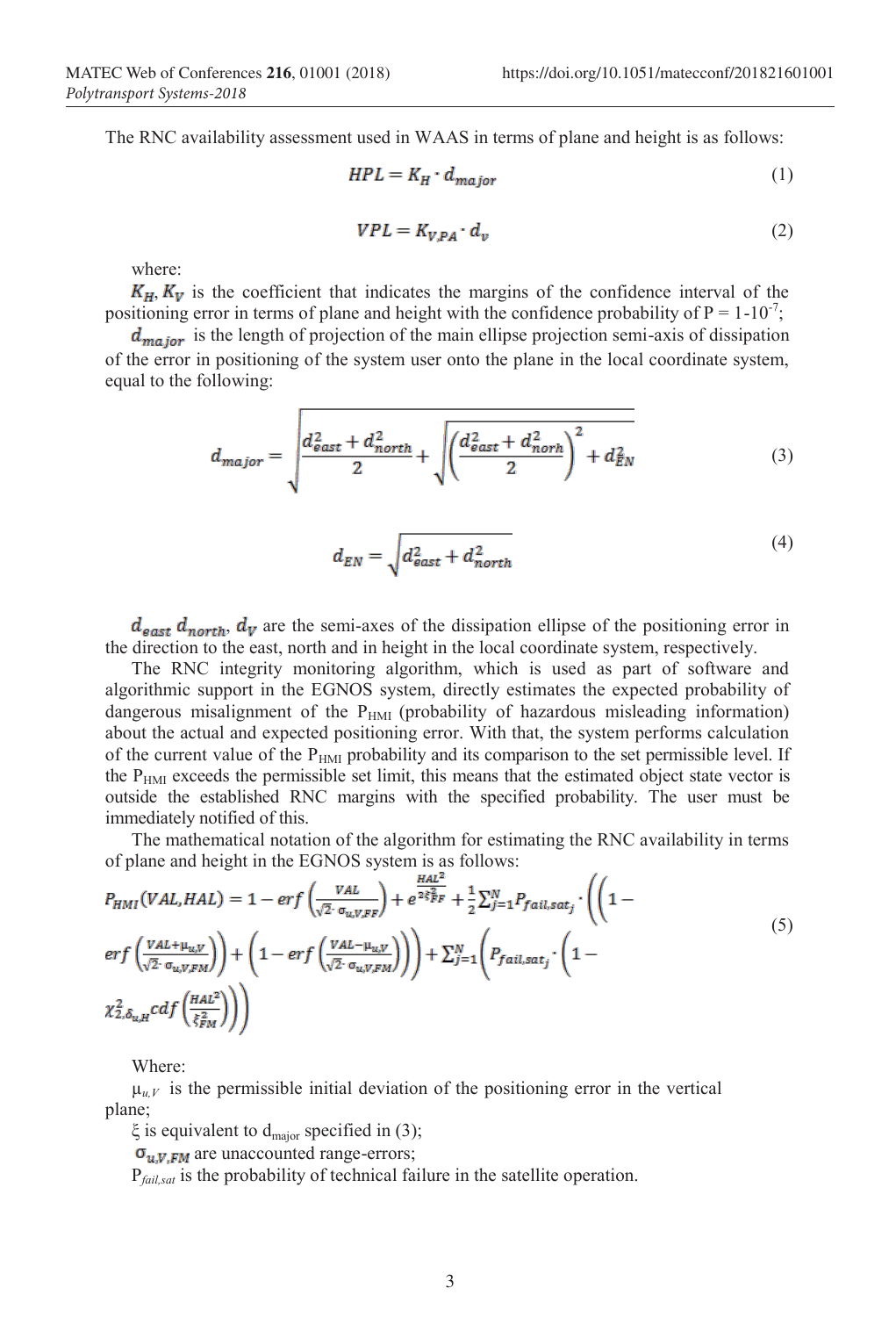The obvious disadvantage of the  $SBAS + GPS$  concept is that it is based on the health of all visible GPS satellites. In the case of unaccounted anomalies in the satellite operation, this can cause unpredictable deterioration in operation of the entire system.

The disadvantage of the SBAS+Galileo concept is that the main function for estimating the expected range-errors is shifted to the user equipment. On the one hand, it increases the availability and reliability of the RNC integrity monitoring, but, on the other hand, it puts the final result of the system operation in dependence on functioning peculiarities of the user navigation equipment of various manufacturers. That is, the possibility of strict unification, regulation and certification of the RNC integrity monitoring process, is violated, particularly for departmental users.

With consideration of the main ideas, as well as the disadvantages of the aforementioned RNC integrity monitoring algorithms, let us turn to consideration of the new algorithm. The algorithm proposed below is designed to monitor the RNC availability with positioning of the object on the plane with a rigidly defined motion path.

### **The RNC availability monitoring algorithm for the use in railway transport**

The proposed method is based on the use of measurements of the full range-error of visible navigation satellites on the reference monitoring and correcting station of the local differential system (LDS). With that, no decomposition of range-errors is performed, and the RNC availability is monitored in the horizontal plane with consideration of motion along the rigidly defined path.

The availability of positioning must be determined from the standpoint of the full probability of the RNC availability in the LDS coverage area in the following form:

$$
W = P(A) \cdot P(B) \cdot P(C|A,B) \cdot (1 - P_{FAULT}) \cdot W_{PDOP}
$$
 (6)

where A is the event at which GLONASS and LDS equipment is in the serviceable state;

В is the event at which GLONASS equipment is serviceable;

С is the event at which positioning accuracy corresponds to the RNC at the stage of solving a specific transport problem;

 $(1 - P_{FAtUT})$  is the probability of positioning failure at the stage of solving a specific transport task;

*WPDOP* is the index that warns about the dangerous level of the expected positioning error, as a result of a sudden deterioration of geometric factor (PDOP).

Then, we believe that  $P(A) = P(B) = 1$ . This corresponds to the case if independent monitoring of the GLONASS+LDS system technical state is not provided.

The probability of positioning failure at the stage of solving the problem can be estimated as the probability of occurrence of k-events (failures) at random instants within the transport problem solution interval  $(\Delta T)$  using the Poisson law as follows [15]:

$$
P_{FAULT} = \frac{a^k}{k!} \cdot \exp(-a) \tag{7}
$$

where  $k = 0, 1, 2,...n$  is the possible number of positioning failures within the monitoring period,  $\Delta T$ , *a* is the Poisson distribution parameter.

The peculiarities of the proposed general methodology for use on the railway are as follows: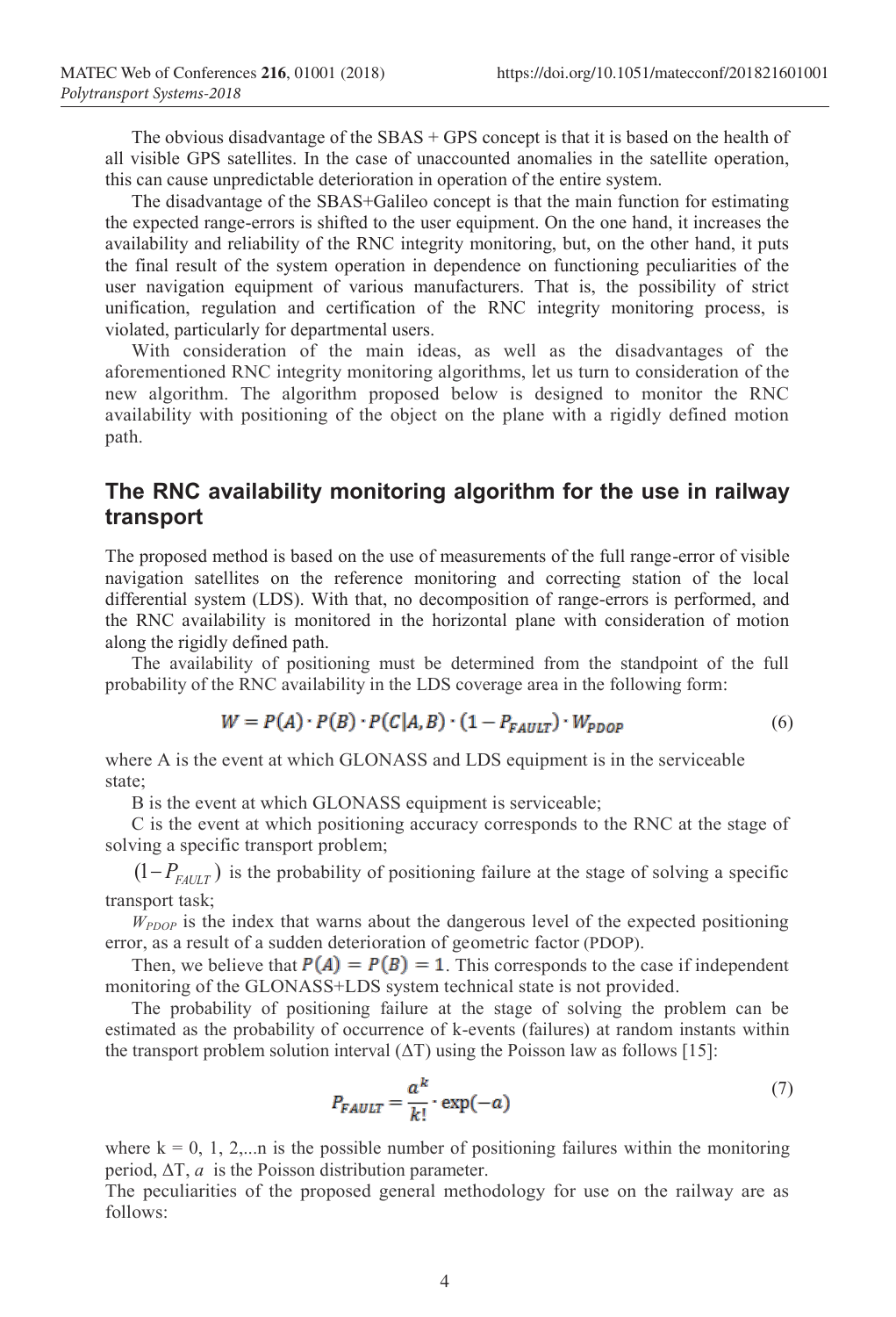1) the train moves along a rigidly defined trajectory, therefore it is required to estimate not the unexpected positioning error in terms of plane, but the expected error in determining the current path ordinate (the braking distance length);

2) there is no need for warning the user of rapid deterioration of the positioning accuracy in the vertical plane, therefore, it is enough to estimate only the horizontal geometric factor for estimating of alarm index  $W_{PDOP}$ .

Thus, estimation of the RNC availability of in terms of the available positioning accuracy for navigational support of the railway transport takes the following form:

$$
P(C|A,B) = exp\left(-0.5 \cdot \left[ \frac{(X_{BR} - m_X)^2}{\sigma_X^2} + \frac{\left(Y_{BR} - m_Y - c \cdot \frac{\sigma_Y}{\sigma_X} \cdot (X_{BR} - m_X)\right)^2}{\sigma_Y^2 \cdot (1 - c^2)} \right] \right) \tag{8}
$$

where c is the coefficient of correlation between time ranges of positioning errors  $\triangle X$ and  $\Delta Y$ ;  $m_X = x_{tl}^*$ ,  $m_Y = y_{tl}^*$ ,  $\sigma_X$ ,  $\sigma_Y$  is the mathematical expectation and the RSD of errors in positioning of the tail of the train in front (the "virtual red traffic light" location point). See the explanation of other components of expression (8) in Figure 1.



**Fig.1.** Elements of the train crash warning system.

The practical application of the method described by expression (8) is as follows. Firstly, one must learn the exact position of the path of movement along the railway (L) in the special railway coordinate system (X, Y). After learning coordinates L, one can calculate current braking distance  $L_{BR}$ ) between point  $\chi^*_{hd}$ ,  $\chi^*_{hd}$  and  $(X_{BR}, Y_{BR})$  on the basis of the "speed-braking distance" normative curves known for this path section considering the train speed and mass. Coordinates of the forward train head  $(x_{hd}, y_{hd})$ and tail  $(x_{tl}, y_{tl})$  are estimated with the use of the GLONASS+LDS equipment. These coordinates are in the supposed center of the ellipses for dissipation of positioning errors (Area 1 and Area 2 in the figure). To calculate the length of the braking distance  $(L_{BR})$ , let us recalculate the current coordinates of the train head  $(x_{hd}, y_{hd})$  for the nearest point on the railway path  $(x_{hd}^*, y_{hd}^*)$ . After determination of length  $L_{BR}$  and the railway path coordinate, let us find the final point of the braking distance  $(X_{BR}, Y_{BR})$  on the railway path. If it has been found out in the course of calculation by formula (8) that the coordinates of the final braking distance point  $(X_{BR}, Y_{BR})$  fall within critical Region 2, it is necessary to issue a warning about the RNC violation, since the current state of the system does not allow adequate estimating of the size of the approach zone with a temporary obstacle. Area 2 radius depends on the confidence admissible collision probability, which is established a priori. For example, with the confidence probability of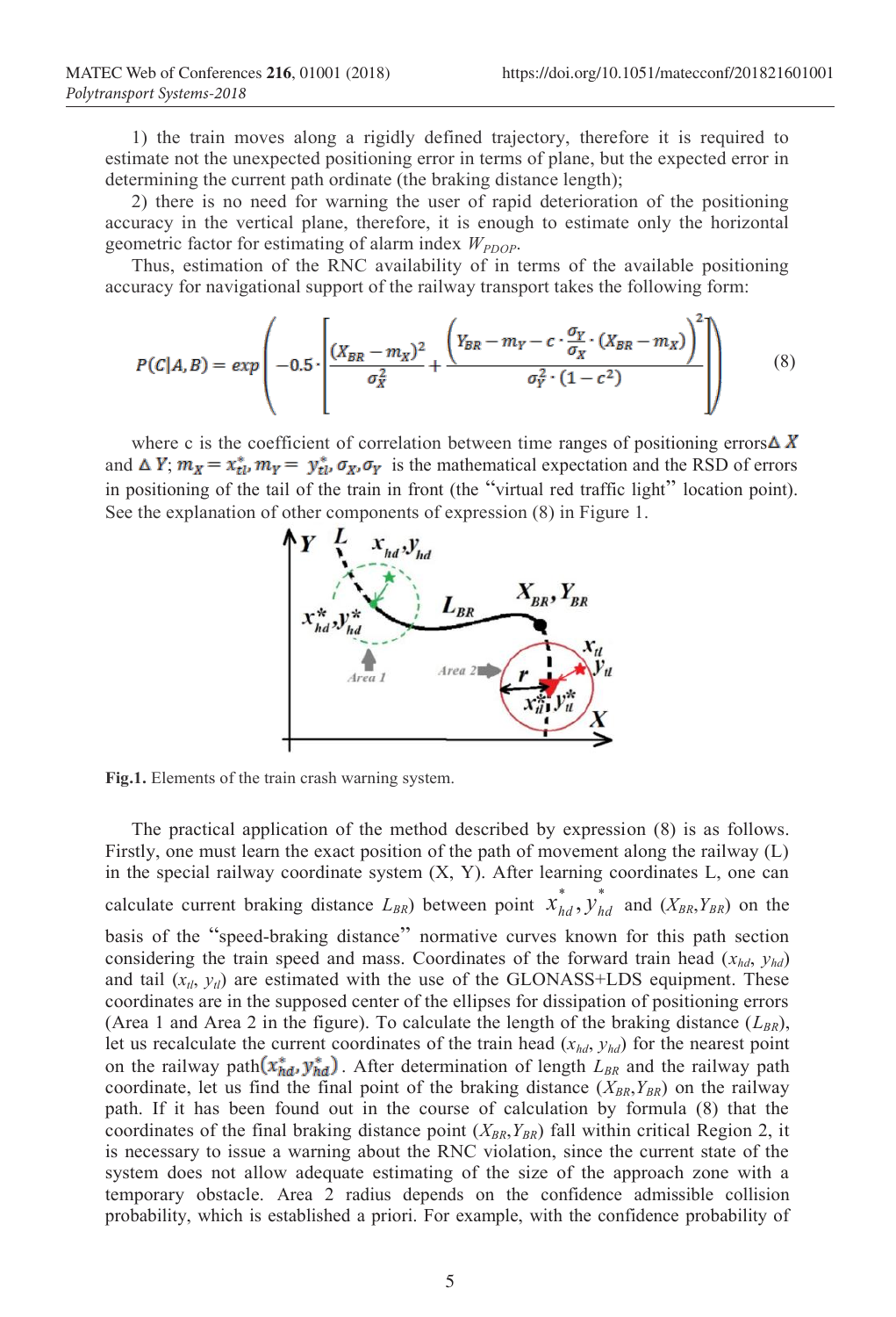"3 sigma" (1-0.997 = 0.003), the radius of Area 2 is  $r \approx 3 \cdot \sigma_r$ , where  $\sigma_r$  is the equivalent standard deviation of positioning errors in terms of plane, which is defined as:  $\sigma^2 = \max{\sigma^2_{\lambda V}, \sigma^2_{\lambda V}}$ .

The remaining elements in original equation (6) are defined as follows. The distribution parameter in (7) depends on the duration of interval ΔT and distribution of the positioning errors time, which, in general, can be non-fixed during the ΔT period. Therefore, determination of the Poisson law parameter supposes accumulation of experimental histograms for the system put into operation, and then smoothing out the histogram data with the help of the theoretical Poisson law by the least squares method:

$$
\sum_{k=0}^{n} \left( P_k - \frac{a^k}{k!} \cdot e^{-a} \right)^2 \to \min
$$
\n(9)

where n is the maximum number of positioning errors in the series of observations.

Current alarm index  $W_{PDOP}$  for the railway must be adopted to estimate the expected dangerous error only in terms of plane in the following form:

$$
W_{PDOP} = \begin{cases} 1, & (HDOP \leq \Pi_{HDOP})\\ 0, & (HDOP \geq \Pi_{HDOP}) \end{cases}
$$
 (10)

$$
\Pi_{HDOP} \le \frac{\left(\sqrt{\sigma_X^2 + \sigma_Y^2}\right)_{max}}{\sigma_{\wedge R}}
$$
\n(11)

where the "max" index denotes the corresponding maximum allowable RSD of positioning errors on the plane in accordance with the RNC;  $\sigma_{AR}$  is the RSD of rangeerrors, which is calculated by direct measurements on the signals of visible satellites on the CCS of the LDS during the observation period,  $\Delta T$ .

In general, as one can see, the proposed RNC availability monitoring method can be used for automated railway traffic control tasks. The method algorithm takes into consideration all possible irregular effects on the integrated GLONASS+LDS system, and also provides for the possibility of considering the technical state of segments of the system itself.

#### **Conclusion**

The method proposed is based on estimation of the current statistics of positioning errors and the full range-error (without its decomposition) on a time scale close to real time and within the LDS work zone. This approach makes it possible to count on high reliability of the RNC availability control algorithm, even taking into consideration the impacts of unpredictable and irregular factors. Such impacts can be geomagnetic disturbances, powerful electromagnetic interference and screening of signals from some satellites by infrastructure facilities. In method proposed ensures the possibility of estimating the expected sharp deterioration in the positioning accuracy due to screening of signals of some visible satellites. With that, the current range-error statistics is taken into consideration. This property of the method proposed allows adapting the operation of the GLONASS+LDS system as part of the complex of intelligent transport systems, taking into consideration the expected impact of known railway infrastructure facilities. The issues of estimating the LDS work zone dimensions, the range-errors stationarity interval and the behavior of the positioning error dissipation ellipse semi-axes on the plane are still open.